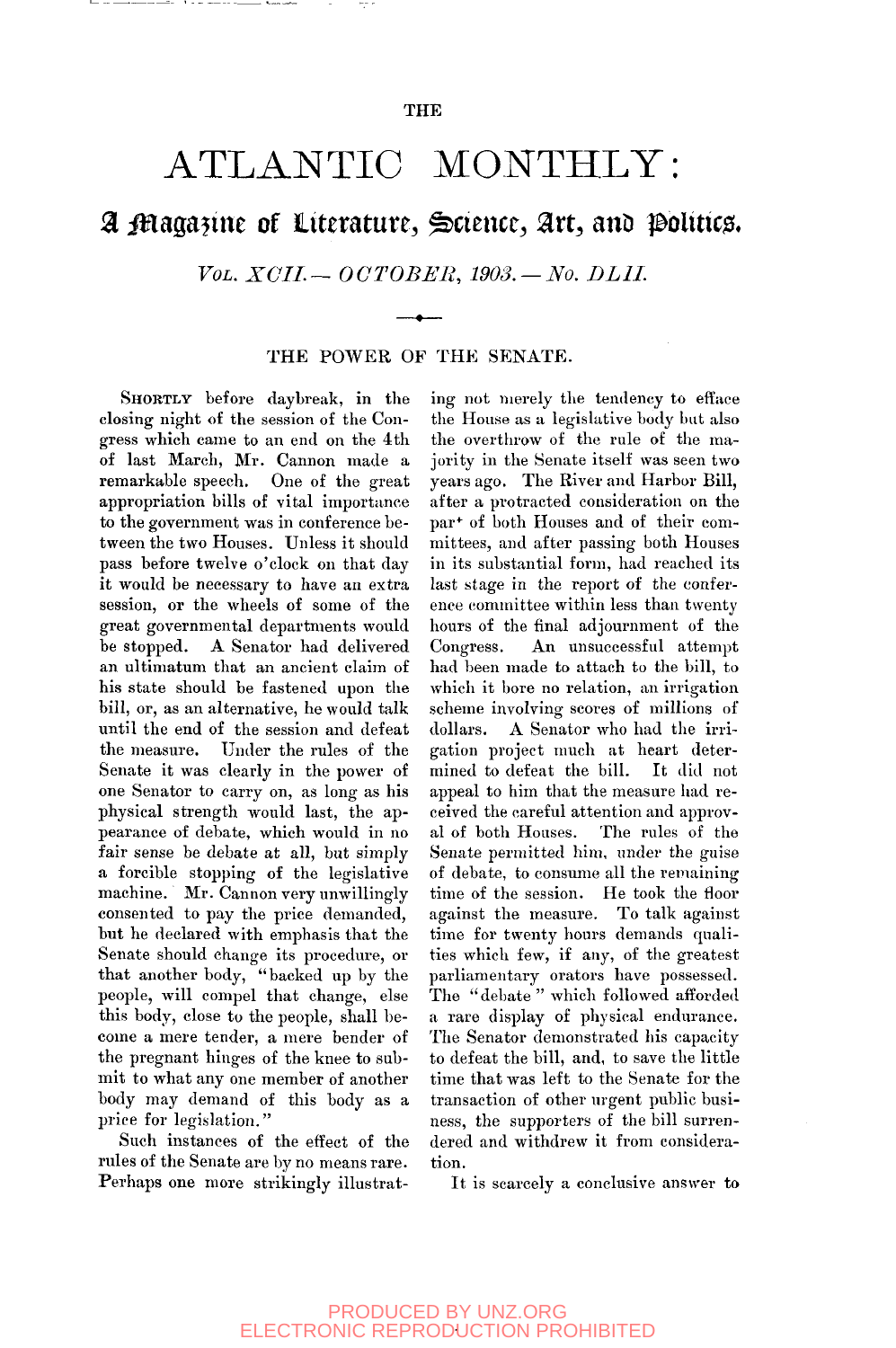indulge in the time-honored epithet and say that the measure in question was a "River and Harbor steal." Very little public money is expended with greater benefit to the people of the country at large than the money which is spent to deepen the rivers and improve the harbors along the oceans and the Great Lakes. Some portion of it doubtless is mere waste, and never should be appropriated at all. A large proportion of tliat waste is due to the fact that some Senators, like the one to whom I have just referred, with small states behind them, but with the same power as Senators from the great taxpaying states, are careful that their localities shall receive their share of the public money, and their ingenuity expends itself in finding other objects for public bounty in default of oceans and navigable rivers. I shall subsequently refer, more fully, however, to the unequal character of the constitution of the Senate. I am only referring here to the effect of the Senate rules.

The House of Representatives may devote its time to the perfecting of a great measure which also receives the approval of a majority of the Senate, and then the measure is to be overthrown, and the labors of the House brought to naught unless consent is given to engraft upon it the pet scheme of some individual Senator to which the great majority of both bodies may be opposed. As much can be said for the freedom of debate which exists in the Senate as for the summary procedure which often prevails in the House, under which a vote is taken upon most important measures with practically no debate at all. But unless a change of the Senate rule is made, as applied to new matters sought to be put upon bills which have received in substance the approval of both Houses, the House of Representatives will be compelled to submit to the demands of individual Senators, and accept the principle of government by unanimous consent instead of by majorities, or see necessary legislation fail of passage.

From the time of the adoption of the Constitution to the present day there have been frequent protests against the large measure of power possessed by the Senate, especially in view of the very unequal and very unrepresentative principle upon which that body is constituted, but its power appears to have fattened upon these protests, and to have been, on the whole, increasing. If, in spite of the constitution of the Senate, its power has been employed as a rule for the general good, it must be remembered that something can be said in favor of the most unequal system of government that has ever existed. The purest despotisms and the most exclusive oligarchies have frequently been responsive to popular opinion, and have often sheltered order and sometimes individual freedom. I shall take for granted, however, that the democratic idea, which our nation is supposed to represent, will be accepted without argument as applied to North America. Caution compels me to say "as applied to North America," for the government of the American people has decreed that the "consent-of-the-governed " declaration of our forefathers was either not a declaration of a principle at all, or had declaration of a principle at an, or had possess vitality and search the sease of the sease.

The great and growing power of the Senate is not more odious on account of any degeneracy in its personnel. The lament of the degeneracy of the present as compared with the past is one of the oldest things one can find in history. There always have been, and there probably always will be, people in the world who disparage the times in which they live, — people who, as Macaulay said, are always painting a golden age which never existed save in their imaginations. I am not one of those who think that the talent in public life has declined. I believe it is true that, on the whole, even the national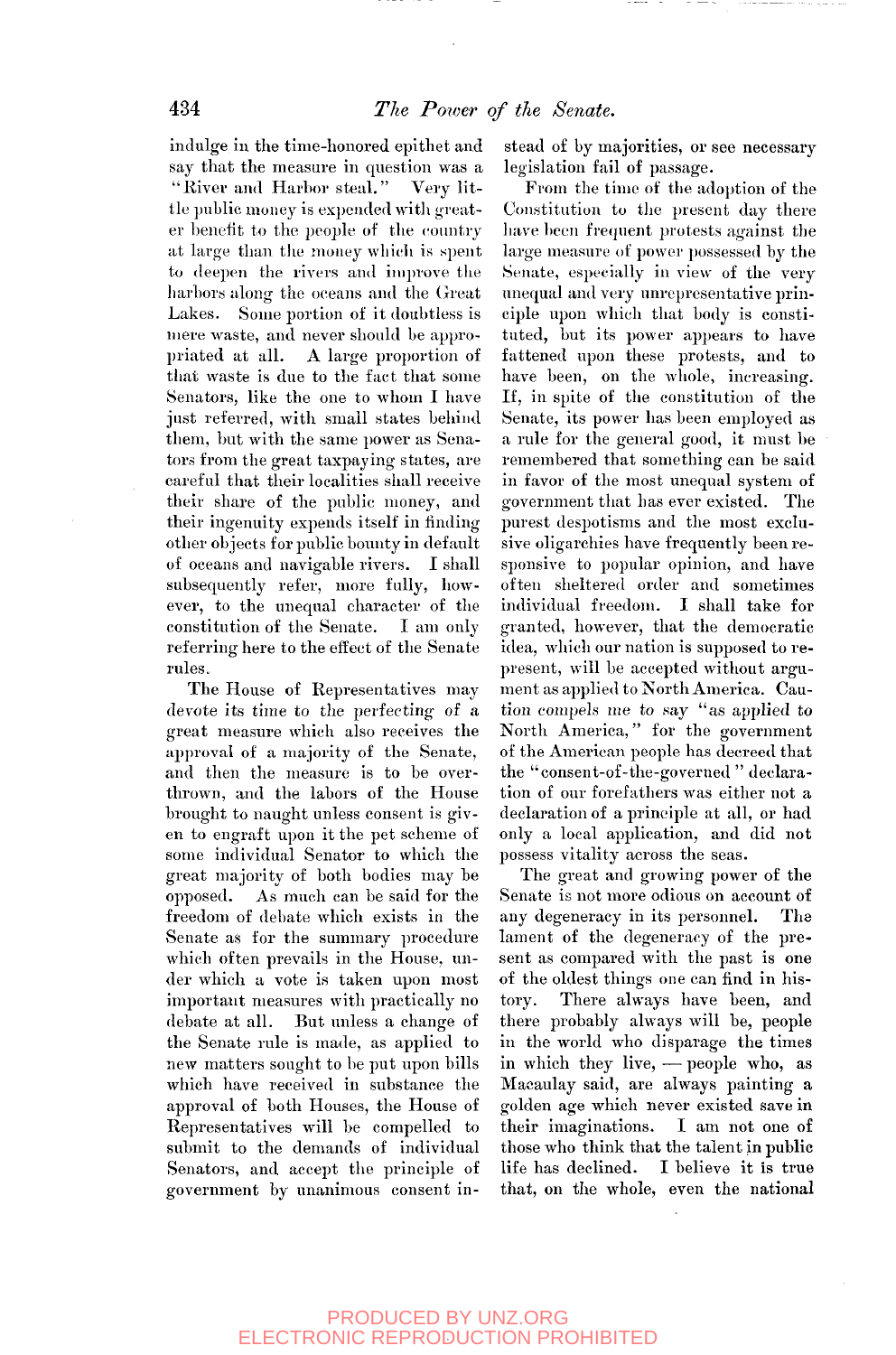Congress for the last ten years will compare very favorably with the national Congress of any other time in our history. Some exceptionally great figure may depart from one House or the other and be greatly missed for a time, but the average of membership maintains itself very fairly. If I were dealing with the House of Representatives, I could cite many names from the last decade of its history that would show the strength of its membership, — statesmen like Reed and Dingley and Wilson, orators like Cockran and Dalzell and Bryan, debaters like Turner, Cannon, Hepburn, and Crisp. But I am dealing with the Senate. It contains in its present membership one, whose name will readily occur to all, who will pass into history as among the three or four greatest statesmen who ever had a place in that body. When has it had, since the days of Douglas certainly, a more accomplished debater than Spooner, or accomprished depart than spooner, or a more pungent and brilliant speaker<br>than Vest; or when has it ever had more than  $\mathbf{v}$  est, or when has never had more sactiul and discerning readers than Allison and Aldrich? And the list of striking figures might easily be made longer.

Select for the purpose of comparison the debates of the Convention which formulated our national Constitution,  $-$  a body of very great eminence in history, the virtues of which it would be little<br>short of treason to disparage. Those short of treason to disparage. debates had a very competent and dis-<br>passionate reporter. He did not write passionate reporter. shorthand, and for that reason did not always preserve the dilutions that would have the effect of weakening what was<br>said. I imagine no one would question I imagine no one would question that Mr. Madison was, of all men, fitted to report the substance of a great political debate, and yet careful readers of his report have doubtless observed that gentlemen in the Convention who have left sounding names sometimes talked like sophomores; that others had very crude and undigested notions of government, and that only occasionally would a man be found who spoke with

the pith and weight of Dr. Franklin, whose speeches impress one very much as speeches made in our modern House of Representatives by Mr. Thomas B. Eeed. The Convention which framed the Constitution was one of the most memorable assemblages of all time. On the other hand, there is hardly one so poor to do the latter-day Congress reverence. But let any one infatuated by the theory of modern degeneracy compare the great debate" in the Convention with any of the most important debates in Congress in the last decade. In wisdom, in learning, in eloquence, and in a rich variety I think the comparison will not be to the disadvantage of the modern assembly.

The striking circumstance in connection with the power of the Senate is that it holds the commanding place at the centre of the government. It brings to mind the condition of things in Europe under the feudal system, where the nobles had the position between the king and the people, and gradually encroaclied upon both until they were able to oppress both,— a condition which continued until a union was effected between the people and the sovereign, and the feudal system was finally overthrown. The Senate shares the powers of legislation with the House and some of the most important executive functions with the President. The latter is unable to appoint a collector or a postmaster, or even a member of his own official household, without the Senate's consent. Such important powers, exercised at the centre of the state, would naturally increase by encroachment upon both extremes, and they certainly would not diminish.

The course of the Revolution made it almost inevitable that in the Continental Congress, and in the Congress under the Articles of Confederation.the states should vote as a unit and exercise an equal authority; but when the time came to formulate the Constitution, the most enlightened of our statesmen were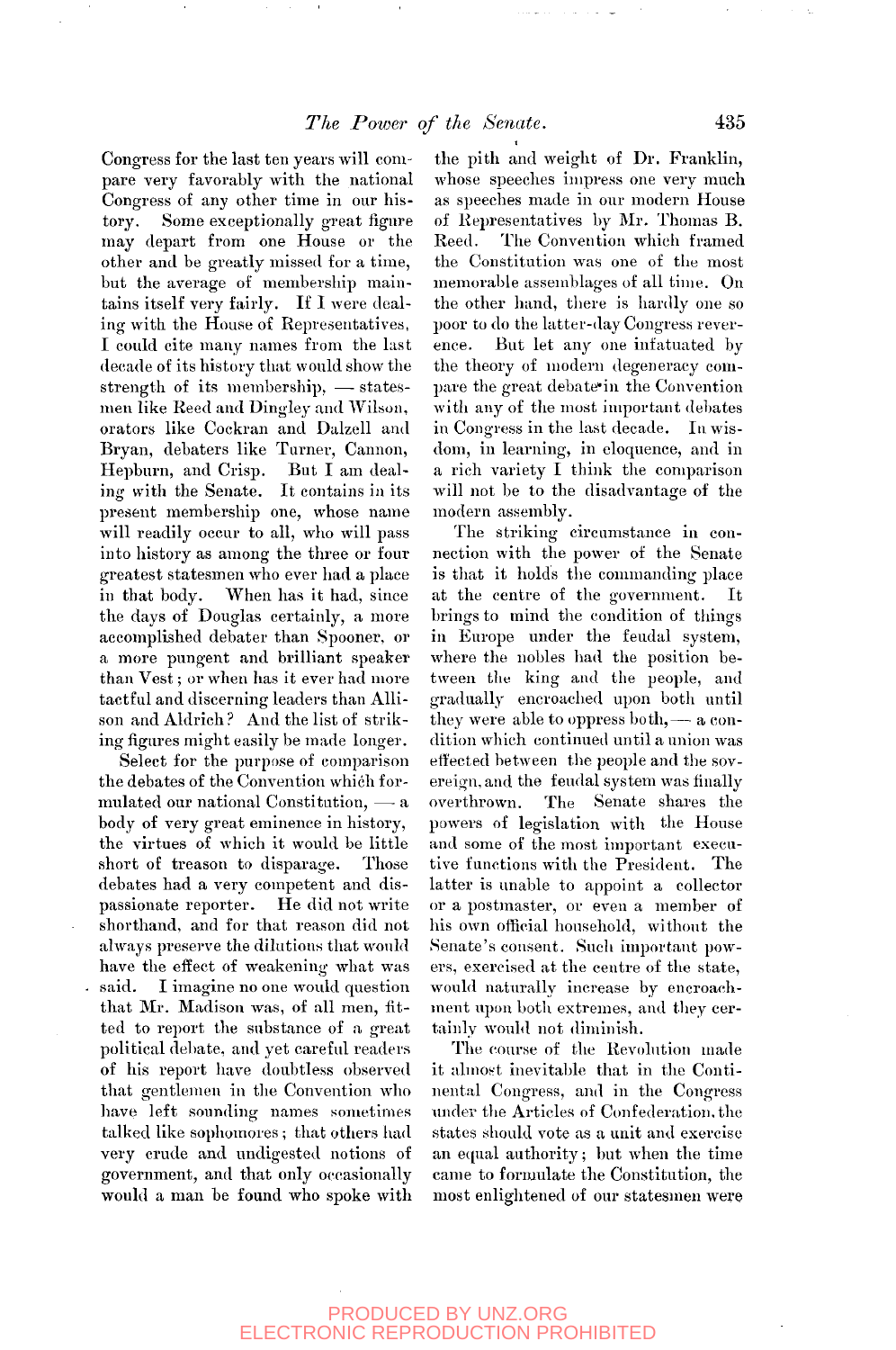strongly impressed with the idea that there could not he such a thing as a permanent free government established upon so unequal a principle. The question of the relative power of the large and small states in the new government became a pressing one. That was the rock upon which the Convention was more than once very nearly destroyed. In the long contest which ensued it must be admitted that the representatives of the small States played the better game and won upon almost all points. Their most effective resource was found in the ardent desire of the leading statesmen from the larger states to substitute a real national government for the mere shadow of a government that then existed, and they made the larger states pay a high price to obtain it. They secured an equal representation in the Senate, and they exaggerated the powers of that body by conferring upon powers of that body by contenting upon tions.

The large states made a determined stand upon the question of taxation. They insisted that the people and not the states paid the taxes, and that, as the larger states would yield more taxes than the smaller states, the representatives of the people, chosen substantially upon the basis of population, should have a peculiar control over revenue bills. Mr. Gerry well stated the prevailing idea of the time with reference to taxation when he said, "Taxation and representation are strongly associated in the minds of the people, and they will not agree that any but their immediate representatives shall meddle with their purses."

Although the representatives of the smaller states insisted upon an equal power even over revenue bills, they did not lack in thrift when it came to guarding themselves against liability to pay an equal sliare of the expenses of the government, and the Constitution accordingly provided that representation and direct taxes should be apportioned among the states according to population.

An apparent concession, however, was finally made by the small states with regard to revenue bills, and I shall refer to it more fully hereafter, because it is the one point where I think the Senate, not satisfied with the great powers conferred upon it, has directly encroached upon the prerogatives of the House. Having secured the great grant of power in the Constitution, the smaller states then demanded a provision that that instrument should never be amended so as to take away the equal representation of the states in the Senate without the consent of every state, — something which obviously it would be impossible to obtain, and which was equivalent to providing that the Constitution, in that particular, should never be amended at all.

The constitution of the Senate was recognized, at the time of its establishment, as a violation of the democratic principle, but a violation which the peculiar conditions seemed to require, and I think it was never imagined that the inequality would not be limited to that which existed, or might grow out of the states at first forming the Union. While the Senate's constitutional powers have not changed, the course of events has greatly intensified their undemocratic character. The practical inequality originally was sufficiently bad, but, by the admission of so many new and small states, it has become almost intolerable. The original inequality bore heavily upon three states, yet was not essentially glaring with reference to the others; but to-day it is possible to select fifteen states having together in round numbers five millions of people, or about two thirds of the population of the state of New York. The senatorial representatives of those five millions would lack only a single vote of the number necessary to defeat some great treaty which the Senators of the other seventy millions might support. States having

PRODUCED BY UNZ.ORG ELECTRONIC REPRODUCTION PROHIBITED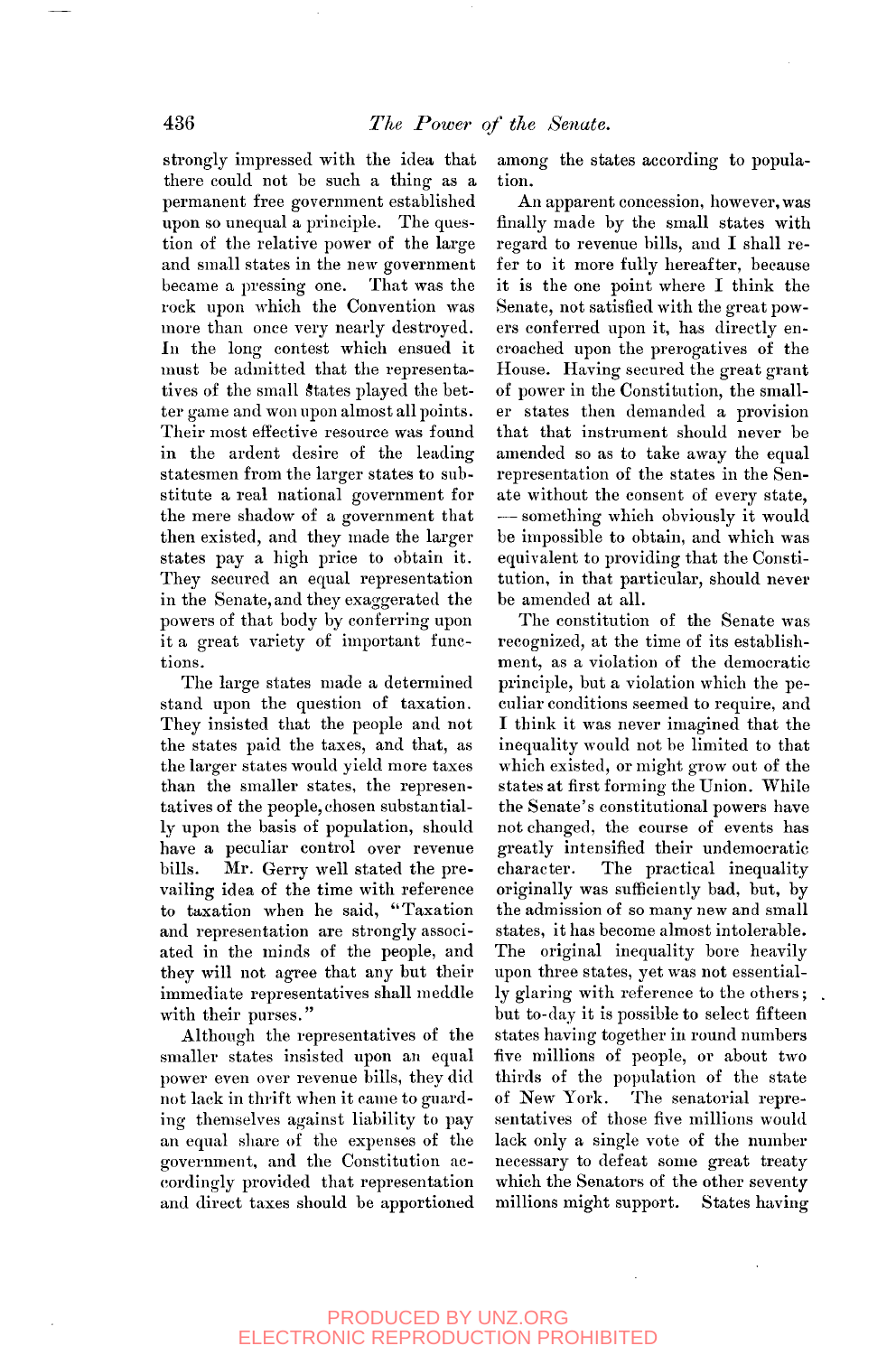less than one sixth of the population choose a majority of the entire Senate, while more than five sixths of the people of the country are represented by a minority in that body. The state of Nevada, under the last census, had less than forty-three thousand people. If New York were permitted to have the same proportional representation in the Senate, it would have some three hundred and fifty Senators. There are many things in the constitution of the Senate which are admirable. Such a conservative body is to-day of vital importance. The length of the term, the different method of choice from that of the Representatives, and the very gradual change in membership are highly valuable features. But none of its good features grows out of the great inequality of its constitution, giving one man in one section of the country the power of a hundred equally good men in another.

This exaggerated inequality, so utterly subversive of the American dogma of government, is undoubtedly the great fault in the constitution of the Senate. There is none of the common traditional attributes of aristocracy that enters into this situation. The theory of government which treats sovereignty as a mere possession, passing from father to son like any other species of property, at least has something human in it. But even the human element disappears entirely when a capricious bestowal of power is made upon a mere incorporation. If the owners of land and other property, the mercantile interests, and the workingmen are treated as classes and permitted to choose their representatives in the governing body, there is at least a representation of the diversity of nterests with which legislation deals. And the proposition is not entirely lacking in force that individuals, separated from property or class interests, are affected in much the same way by legislation, and have a substantial identity of interests. In other words,

that the touch of nature will affect legislators when they pass laws concerning life and liberty to which they themselves will he subject; and that they are representatives in a stronger sense than if they exercised a mere delegated authority; but that when property and class rights are dealt with, the rapacity of one class should be held in check by the rapacity of another, and that there should be such a balance in the assembly that those broad interests which are weak in mere numbers should not be devoured by those that are strong. But what conceivable thing is there in the state of Nevada, estimable as her people doubtless are, to entitle one individual there to a hundred times as much weight in governing the country as is possessed by a man residing in New York or Pennsylvania or Illinois, or indeed to a particle greater weight ? On any rational theory of government on any radional dictity of government such inequality is untilinkable, unless, indeed, it be true that those having a<br>particular occupation should exercise a particular occupation should exercise a special and almost potent control in governing the myriads of other occu-<br>pations.

We have had recent illustrations that this system of inequality does not merely violate our ideals, hut that it has serious practical results. Ten years ago, in consequence of concessions to the silver mining interests, the country had reached the verge of the precipice, and our financial system was at last almost at the point of falling upon the silver standard. Under the law requiring the government to purchase 4,500,000 ounces of silver bullion every month, gold was rapidly leaving the treasury, while its vaults were groaning under the great mass of silver. The spectacle was then witnessed of Senators from states, containing mining camps but comparatively few people, almost holding the balance of power, and, having an equal voice with that of the populous commercial states of the Union, struggling desperately to con-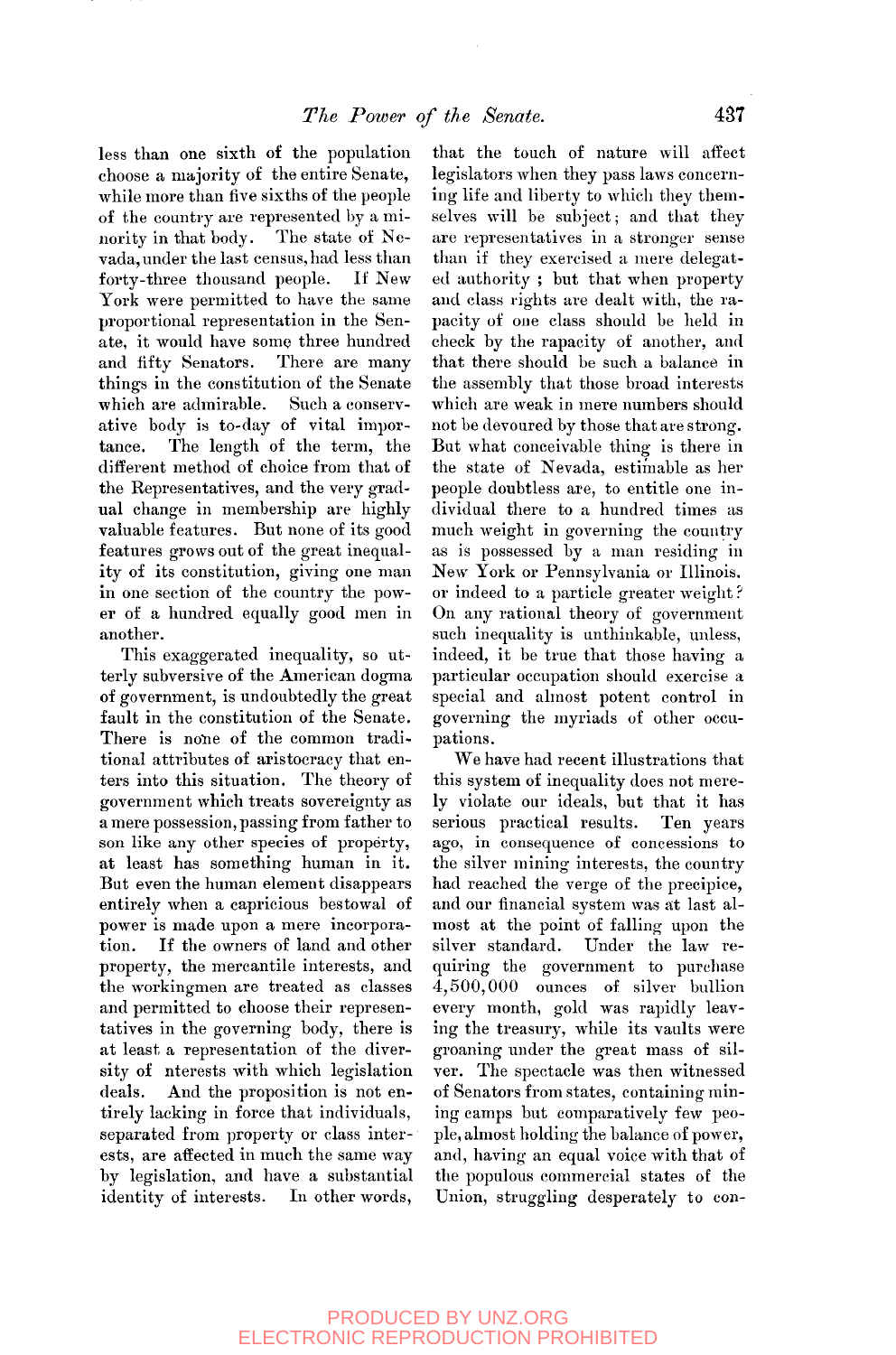tinue the fatal policy of the government purchase of silver. It was only by the inflexible and heroic conduct of the President, supported, as he chanced to bo, by the great body of the party in opposition to him, that the most vital commercial interests of the great majority of the people and the financial honor of the nation as well were not sacrificed.

Other illustrations might be given, but they would only tend to prove what is axiomatic — that the Senators from the small states, as well as the Senators from the large states, will, as a rule, vote for those measures furthering the special interests of the states they represent. They would, I think, be accused of betraying their trust if they did less.

The great practical encroachment of the power of the Senate beyond its fair constitutional limits is seen in connection with bills relating to taxation. The chief concession in the formation of the Constitution was that by which the large states were given at least the appearance of a special power over taxation in proportion to their population as a set-off against the great proportional powers given the small states through their equal representation in the Senate. The small states, however, on the basis of population would possess entire equality with the large states, and it would certainly be no good ground for complaint that they should not be accorded the right to impose taxes for other people to pay. This compensating power is found in that clause of the Constitution providing that all bills for raising revenue shall originate in the House of Eepresentatives, reserving to the Senate the right to propose or concur with amendments as on other bills. Unless a substantial power was intended to be conferred by this clause, the contemporary construction put upon it by the Federalist, in a paper written either by Madison or Hamilton, was strikingly erroneous. "Admitting,

however," says the author of this paper, "that they should all be insufficient to subdue the unjust policy of the smaller states, or their predominating influence in the councils of the Senate, a constitutional and infallible recourse still remains with the larger states by which they will be able at all times to accomplish their just purposes. The House of Representatives can not only refuse, but they alone can propose the supplies requisite for the support of government. They, in a word, hold the purse, — that powerful instrument by which we behold, in the history of the British Constitution, an infant and humble representative of the people gradually enlarging the sphere of its activity and importance, and finally reducing, so far as it seems to have wished, all the overgrown prerogatives of the other brandies of the government. This power of the purse niay, in fact, be regarded as the most complete and effectual weapon with which any constitution can arm the immediate representatives of the people for obtaining a redress of or the people for obtaining a retiress of every grievance, and for earlying moo effect every just and salutary measure."

But what would this power amount<br>to if the imposition of a tax upon a sin- $\frac{1}{2}$  are the deposition of a case the Sengie article would conter upon the wenate the right to go over the whole range of taxes and construct any sort of a bill<br>it desired? By giving such an inter-By giving such an interpretation to the meaning of the exception the great power itself is practically destroved. At the time of the framing of the Constitution there was no such thing known as amendment by complete substitution, and the fair construction of that clause, having reference to the conditions surrounding its adoption, is that if the House should send a bill to the Senate imposing a tax upon an article, the Senate might amend by raising or diminishing the proposed tax as it saw fit. It was such an abuse of the right of amendment as to destroy the power to originate taxation laws, when the Senate, as it did in 1872,

## PRODUCED BY UNZ.ORG ELECTRONIC REPRODUCTION PROHIBITED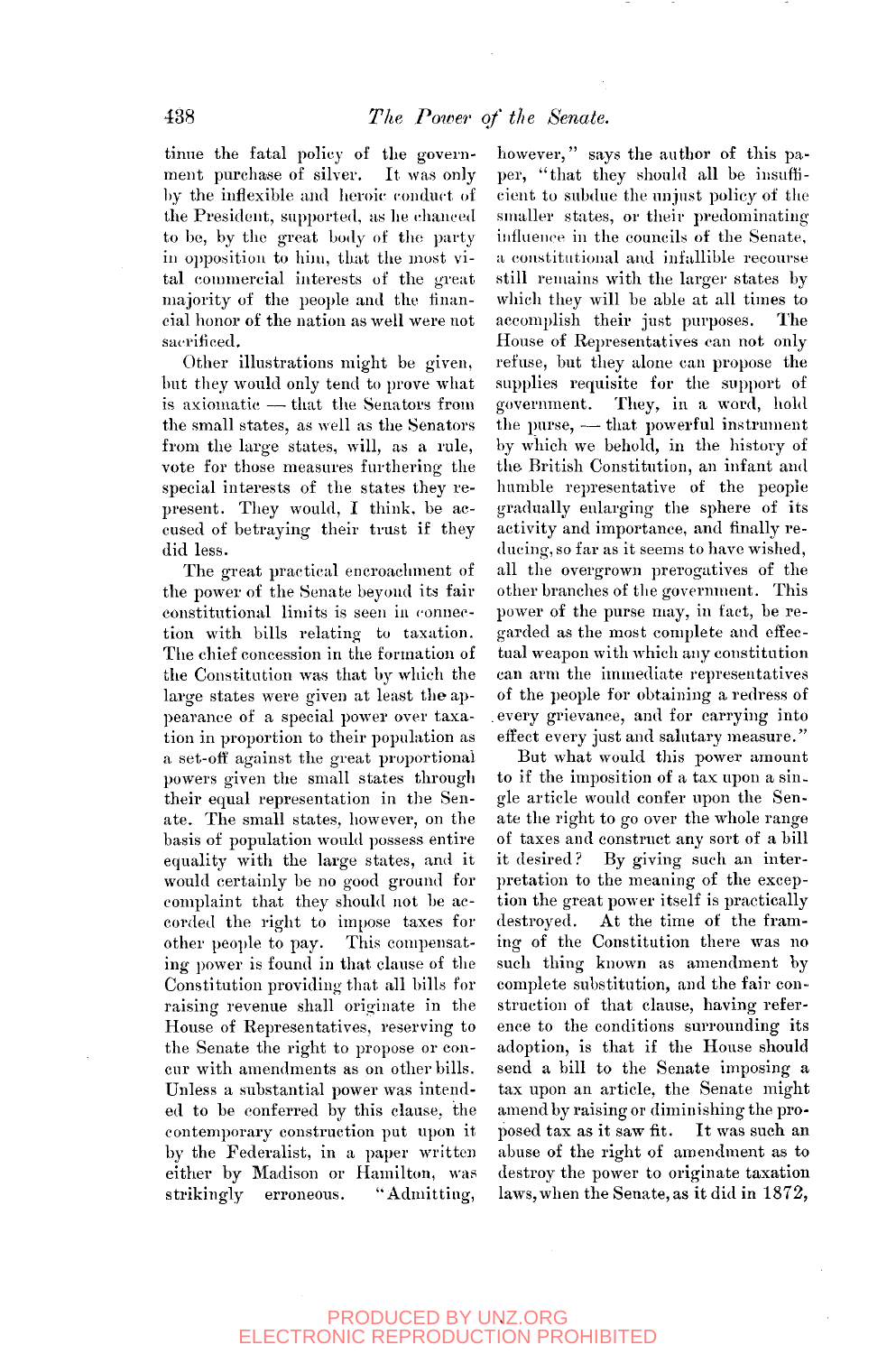substituted for a House bill relating to a tax on coffee a general revision of the tariff. The Senate's action at that time called out a protest from Garfield, who had deeply studied this subject, and who contributed to it one of the most notable efforts of his career in Congress. Garfield held that the action of the Senate in the case cited was an abuse, and that its action should be confined substantially to the subjects in the House bill. He declared that the action of the Senate invaded "a right which cannot be surrendered without inflicting a fatal wound upon the integrity of our whole system of government." No hard and fast rule can be set up in such a case, but it is a question of prerogative, and each body should respect the constitutional prerogatives of the other. Surely the body representing the people should struggle for its own.

The great Senators have almost uniformly contended for a broad construction of the prerogative of the House. Webster held that it was purely a question of privilege, and that the decision of it belonged to the House. Benton, who belonged to the opposite political party, in the same debate declared that "in all cases of doubtful jurisdiction between the Houses my rule is to solve the doubt in favor of the House, which, by the Constitution, is charged with the general subject. Taxation and representation go together. The burdens of the people and the representation of the people are put together. An important and full representation of the people is in the House of Representatives." Sumner, Wilson, Seward, and Hoar have also declared in the Senate for a broad construction of the prerogative of the House.

It has been said that the Senate will construct a better tariff than the House. The framers of the Constitution, and especially its great interpreter, Hamilton, did not foresee in its full force the influence of special great interests in framing tariff laws. It is for the benefit of those interests, sometimes pressing for governmental protection and sometimes for governmental indifference, to have tariffs constructed by a few men, responsible practically to no great body of public opinion, as many of them as possible with small constituencies, so that after having protected the interests of those they particularly represent, they might be unattached and without special electoral responsibility. A scrutiny of the recent bills relating to taxation will show that the House bills have usually been drawn upon more popular lines. Take the repeal of some of the war revenue taxes two years ago, when the House of Representatives sent to the Senate a bill, the chief feature of which was the removal of nearly all the troublesome and vexatious stamp taxes which had been imposed upon almost all the instrumentalities of trade. The tax upon bank checks, insurance policies, real estate conveyances, and similar taxes of a wide application were removed by the House bill. The Senate, under the guise of its power to amend, struck out all after the power to amend, struck out an artier the enacting clause of the House off, and substituted a measure of its own. The distinguishing feature of the Senate bill was an extension of the amount of the reduction of the tax on beer and to bacco by about twelve millions, and to enable this to be done, it retained many of the stamp taxes which the House bill removed, and especially the stamp tax<br>upon checks. The tax upon checks was The tax upon checks was a direct tax upon hundreds of thousands of people, and was not of sufficient importance to any individual, vexatious though it might be, to lead him to make<br>any special effort for its repeal. On any special effort for its repeal. the other hand, the millions which were remitted upon beer went to a very small class who had so much at stake as to warrant an extraordinary effort. The House repeal was in favor of the great number, and the Senate repeal was in favor of the few.

It does not require a close study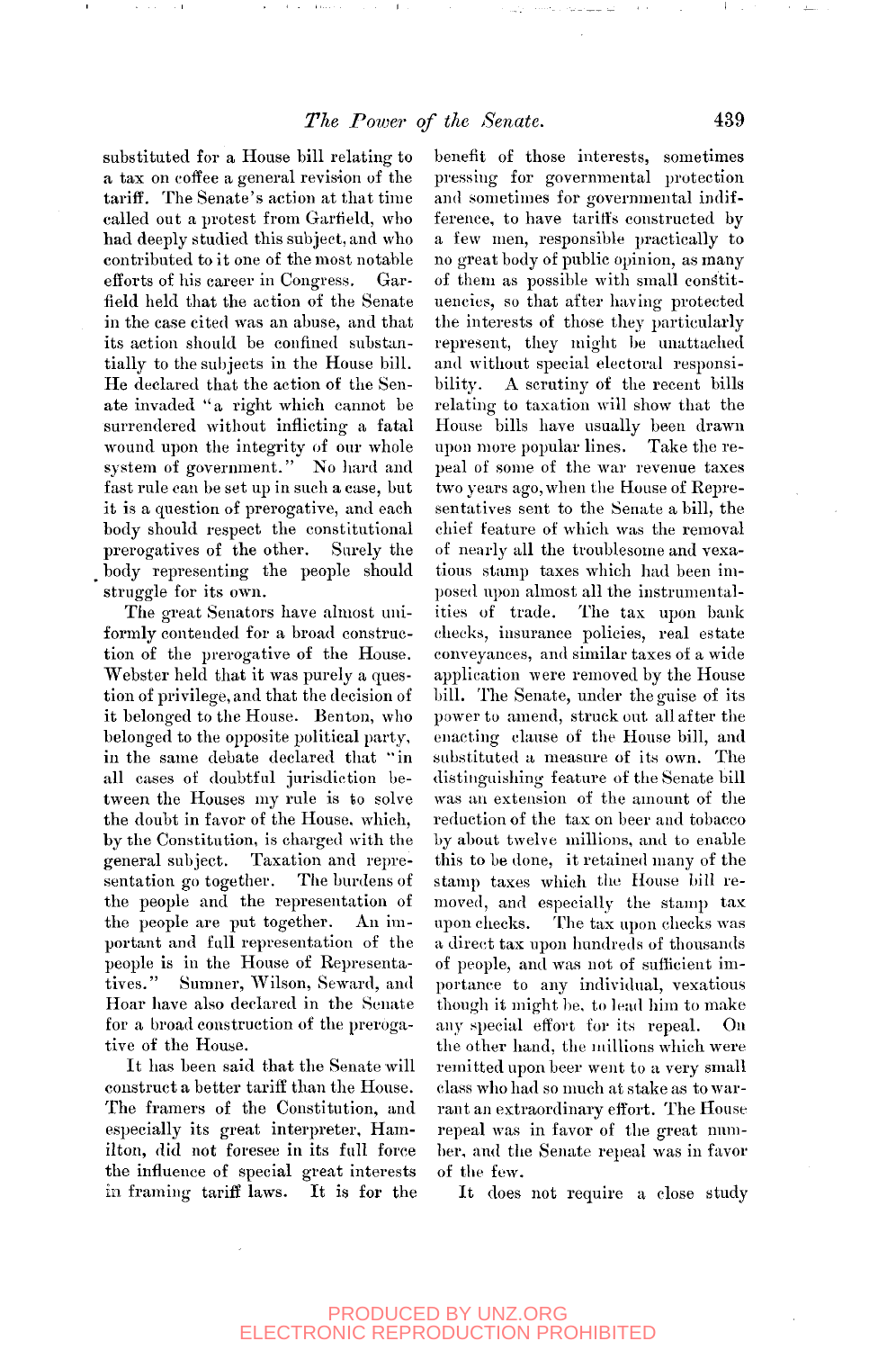of the tariff laws of the last twenty years to lead to the conclusion that, although special interests have fully as much consideration shown them in the House of Representatives as they should have, yet the Senate has been the citadel of those interests. The representatives are reached directly by the people who pay the taxes and can be visited with public indignation, while the Senators in some instances at least are for all practical purposes irresponsible to the taxpayer.

The question primarily is not one of wise or unwise laws, or whether small states do not often have, strong Senators, while large states have weak ones. It involves a principle which is not disregarded even in a constitutional monarchy like Germany. It involves the principle of one set of men imposing taxes for another set of men to pay, and if the House of Representatives would insist, as some of its greatest members have advised,upon a broad and fair construction of its prerogatives, we should be upon a platform more consistent with the principles of sound government. We should, I am sure, have laws of taxation formulated upon more popular lines. The masses would suffer less for the benefit of the great special interests, and there would be some compensation to the large states, and to the people who are directly represented, for the extraordinary powers conferred upon the Senate.

The notable struggle over taxation in the Parliament of Great Britain, which must have been in the minds of the framers of the Constitution, should be of decisive weight in upholding the prerogative of the House. That struggle, continuing for centuries, had just been brought to an end at the time of our Revolution, and had resulted in a signal victory for the English Commons. It had secured to them the complete control over all matters of taxation. The question of taxation was the one out of which the Revolution ori-

ginated. That Revolution was the assertion by the people who paid the taxes of the right to say what taxes should be imposed. Surely if the construction of our Constitution upon this point were doubtful the course of events in Great Britain and the Colonies would make it clear.

By a sort of attraction of gravitation the great powers of the Senate increase by drawing other powers to them, and this species of expansion is especially seen in the tendency to confer special official functions upon the Senators individually. Take the negotiation of the treaty of peace with Spain in 1898, which was, in effect, a treaty of war rather than of peace, and which embarked us upon a policy nobody contemplated when we entered upon the war for the liberation of Cuba. Of the . five commissioners who were appointed to negotiate that treaty, three were Senators. That is not an exceptional instance, but it is becoming the rule. A more recent illustration is found in the appointment of the commission, soon to meet, to decide the Alaskan boundary dispute, a tribunal which, under the agreement, was to be composed of impartial jurists of repute. Two of the three American members of the commission were chosen from the Senate. We may concede to those two Senators the utmost their warmest friends could claim for them, and yet there is no danger in the assertion that there are plenty of other jurists in the country as impartial and of as high reput the matrix of  $\omega$  in the Country of American control of American control of American control of American control of American control of American control of American control of American control of American control of A part. It diese were a participy of American talent, or if the great part of it were concentrated in the Senate, then it might be desirable to fill such places, which, for all essential purposes, are offices, from the membership of the Sen-<br>ate. But there is certainly no such But there is certainly no such lack of talent in private life as to call for a duplication of parts in the play, or for imposing on Senators important public functions in addition to those be-<br>longing to their own office. Mr. Hay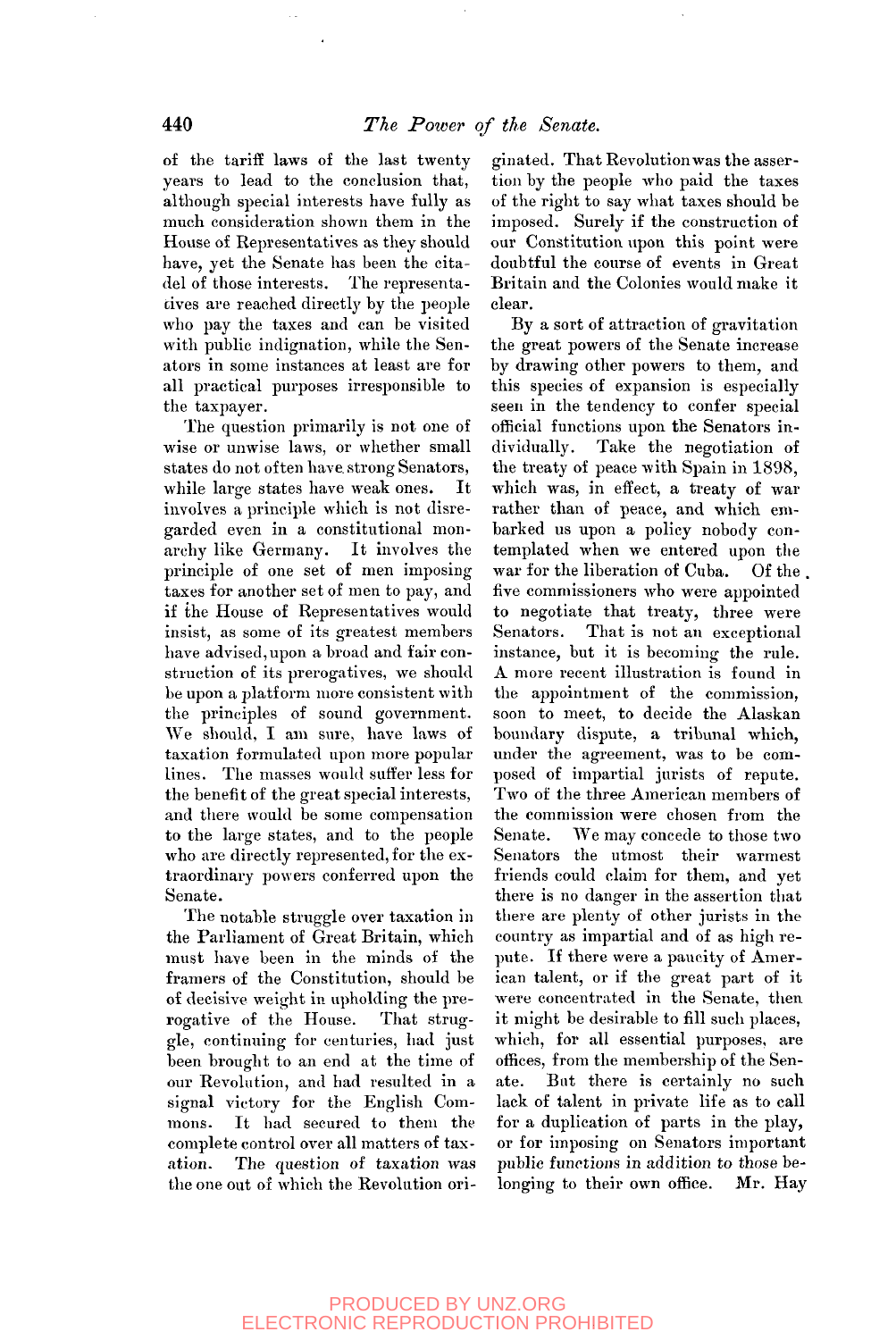had not been conspicuous as a public man before the first election of Mr. McKinley. The public career of Mr. Richard Olney had been limited to a term in the Massachusetts legislature before he rendered his notable service in the Cabinet of President Cleveland. I think neither Mr. Gage nor Mr. Root nor yet Mr. Knox had ever held important public office before he entered President McKinley's Cabinet. Scores of instances can be found where men of little or no experience in the public service have been selected to fill the most important oflices, and have infused new strength and energy into the government.

In a government which is a republic in anything but name the offices should be as widely distributed as is consistent with good administration, and the rich red blood which the country possesses in abundance should course through the channels of office. Even if the country were so poor in talent as to make it desirable to appoint Senators to such places, even if there were no impropriety in their negotiating treaties upon which they were to pass judgment as Senators, such appointments come perilously near being an infraction of the Constitution. A Senator is disqualified from holding any other office under the United States, and if it is not a most important office of government to determine in the first instance the great question of peace and war, or to settle a disputed boundary with another nation, then the term has an exceedingly narrow meaning.

The expansion of the power of the Senate in an undemocratic as well as an unconstitutional direction is also seen in the growing tendency to pass laws, and especially taxation laws, by treaty. Treaties are high contracts between nations, and it can hardly be believed that it was within the contemplation of the framers of the Constitution so elaborately to construct a legislative machine and at the same time to throw the whole mechanism out of gear by a single clause regarding treaties, providing that the President and Senate might call in a foreign potentate and might make laws for the internal government of the United States. Treaties have the force of law, but they should obviously be within the fair scope of the treaty-making power. At any rate, it would scarcely be reasonable to claim that they set aside the Constitution, and if we are to regard the Senate as a part of two legislative machines, it cannot, as a part of either, do the things prohibited by the Constitution. Under that instrument revenue bills must originate in the House. How, then, can they originate by treaty? It would, indeed, be a curious spectacle, that of the Senate, composed in the way it is, sitting behind closed doors, and deciding in secret what taxes the American people are to pay.

The four years' term of the presidency is too short for a struggle with the Senate, and its part in executive transactions is so great that any such struggle would expose an administration to failure. The period of life of the House of Representatives is still shorter, and its term would be likely to come to an end before a contest between the two Houses would acquire any great momentum. The custom under which Representatives are expected to secure offices for their constituents, and thus to ask for senatorial favors, makes a contest between the two Houses less apt to occur. As I have said, an amendment to the Constitution depriving states of their equal membership in the Senate is not within the range of possibilities, as such an amendment would require the unanimous consent of all the states. It would be possible to pass an amendment in the ordinary way, reducing the powers of the Senate, but the friction of the amending machinery is so great that it would involve an intense and long continued pressure of public and tong condition pressure of passic opinion to see it in motion. The